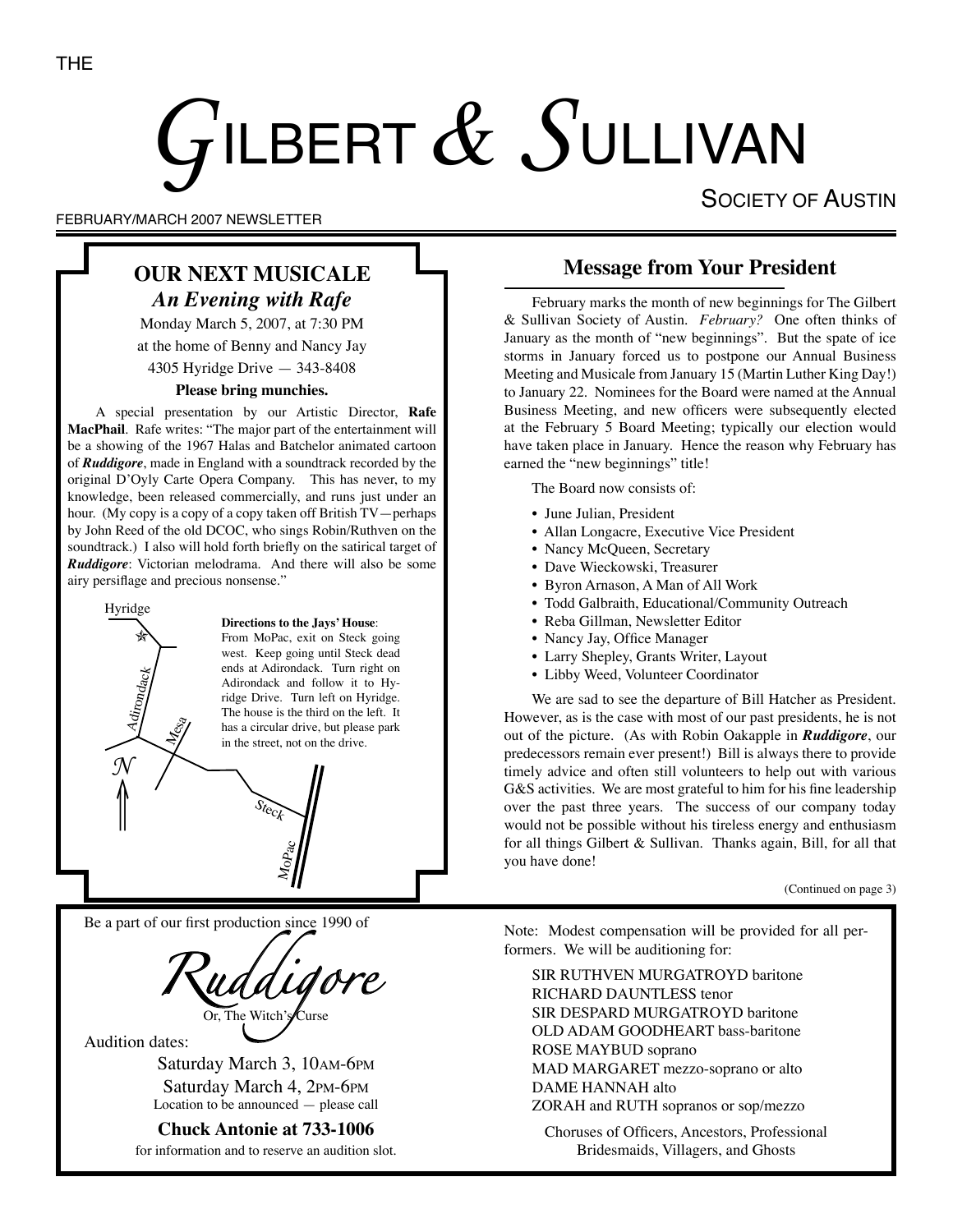## **Annual Business Meeting and Musicale**

Report by *Reba Gillman*

We finally succeeded in holding our Annual Meeting on Monday January 22, 2007, overcoming the delay from football and icy weather. Despite the late date we gathered a fair number of interested persons, and the required quorum of 15 paid and voting members. All seemed to enjoy the practice and singing planned by three of our Board members, Lynda Oswalt's skilled accompaniments, and of course the comfortable surroundings provided by our most adaptable hosts, Benny and Nancy Jay. Benny was in Dallas on business, but Nancy welcomed us and had graciously survived the many changes in date. Refreshments were tasty as always, and I think I detected some delicious cakes left over from the Gala  $30<sup>th</sup>$  Celebrations (frozen for keeping, of course).

Our outgoing President Bill Hatcher was present to do the honors and conduct the business. Arthur DiBianca spoke up to ask for a round of applause to honor Bill for the tremendous amount of hard work he has done. Bill replied saying it had been a lot of work, but very rewarding. "I have taken great pride and pleasure in our productions."

Bill asked that we start with some music and Larry Shepley led us in his selection from *Ruddigore*, Chorus of Bridesmaids: "Welcome, gentry, For your entry Sets our tender hearts a-beating. Men of station, Admiration Prompts this unaffected greeting. Hearty greeting offer we!" Chorus of Bucks and Blades: "When thoroughly tired Of being admired, By ladies of gentle degree — degree, With flattery sated, High-flown and inflated, Away from the city we flee — we flee!" We went over the words, and then the music, and finally put it all together in complicated rhythms. It was hard!

Treasurer Dave Wieckowski presented the annual Financial Report, with a healthy profit from *Pinafore* and good donations already promised to support *Ruddigore* in 2007.

The following announcements were made:

1) Larry Shepley reminded us that *The Pirates of Penzance* will appear at the Paramount Theater April 12- 13, 2007. This is a production from England, directed by George Rose.

2) Loel Graber urged us to attend the choral performances by the excellent Conspirare group (it's too late now).

3) Libby reported having enjoyed attending a concert in a private home by the Chamber Music Society, in which Jeffrey Jones-Ragona sang a part in a "Fugue for Four Tenors."

4) Bill and Nan Hatcher enjoyed a wonderful special tour of the Amon Carter Museum in Fort Worth, given by the new

director Ronnie Tyler. Bill said Paula Tyler sends greetings to all her old G&S friends and wants us to know that they are very happy in their new life in Fort Worth.

5) Nancy Jay has made a DVD of the Gala  $30<sup>th</sup>$  Anniversary Celebration. Her excellent DVD of our 2006 production of *Pinafore* is also available.

The nominating committee of Allan Longacre, chair, June Julian, and Larry Shepley then presented the slate of ten nominees to the Board of Directors, noting that it recommended a Board of twelve Directors, although only ten nominees were being presented: Byron Arnason, Todd Galbraith, Reba Gillman, Nancy Jay, June Julian, Allan Longacre, Nancy McQueen, Larry Shepley, Libby Weed, and Dave Wieckowski. Arthur DiBianca moved that we accept the slate of nominees by acclamation; the motion was seconded and passed. The Directors will meet in two weeks to elect the officers of the Board. Warm thanks for their service were expressed to retiring Board members Bill Hatcher and Cecily Johnson.

Allan Longacre chose to lead us in three verses of "God Save the Queen," perhaps to tidy us up for the next time Chris Buggé does his British stuff before a performance. Allan said there are many verses but he picked the three most frequently sung: 1) God save our gracious Queen, Long live our noble Queen, God save the Queen! Send Her Victorious, Happy and Glorious, Long to rule over us; God save the Queen! 2) Thy choicest gifts in store on her be pleased to pour; Long may she reign; May she defend our laws, And ever give us cause To sing with heart and voice, God save the Queen! 3) From every latent foe, From the Assassin's blow, God save the Queen! O'er her thine arm extend, for Britain's sake defend, our Mother, prince and friend, God save the Queen!

Finally, Libby Weed presented a scene from *Pinafore*, just after the Captain has exploded with "Damme, it's too bad!" David Fontenot, as Sir Joseph, sang, "Go ribald, get you hence To your cabin with celerity. This is the consequence of ill-advised asperity!" June Julian took the part of Hebe, and the rest of us sang as the sisters and the cousins, "whom he reckons up by dozens," and the aunts. This all led into a resounding "For he is an Englishman! For he himself has said it, And it's greatly to his credit, That he is an Englishman!

Bill sang the Pirate King's lead in, as we all rose to sing "Hail Poetry," followed by "Now to the banquet we press," and much invigorated, all trooped to the kitchen to enjoy the munchies and conversation.

Those present were: Lucian Chimene, Arthur DiBianca, David Fontenot with his Katy, Reba Gillman, Loel Graber, Bill Hatcher, Nancy Jay, Sam & Cecily Johnson, June Julian, Patricia Kaplan, Allan & Barbara Longacre, Vivian Mansell, Nancy McQueen, Larry Shepley, Andrée Sjoberg, Libby Weed, Milton Weiss and Jewell Ellis, Dave Wieckowski, Terri Wilson, and pianist Lynda Oswalt.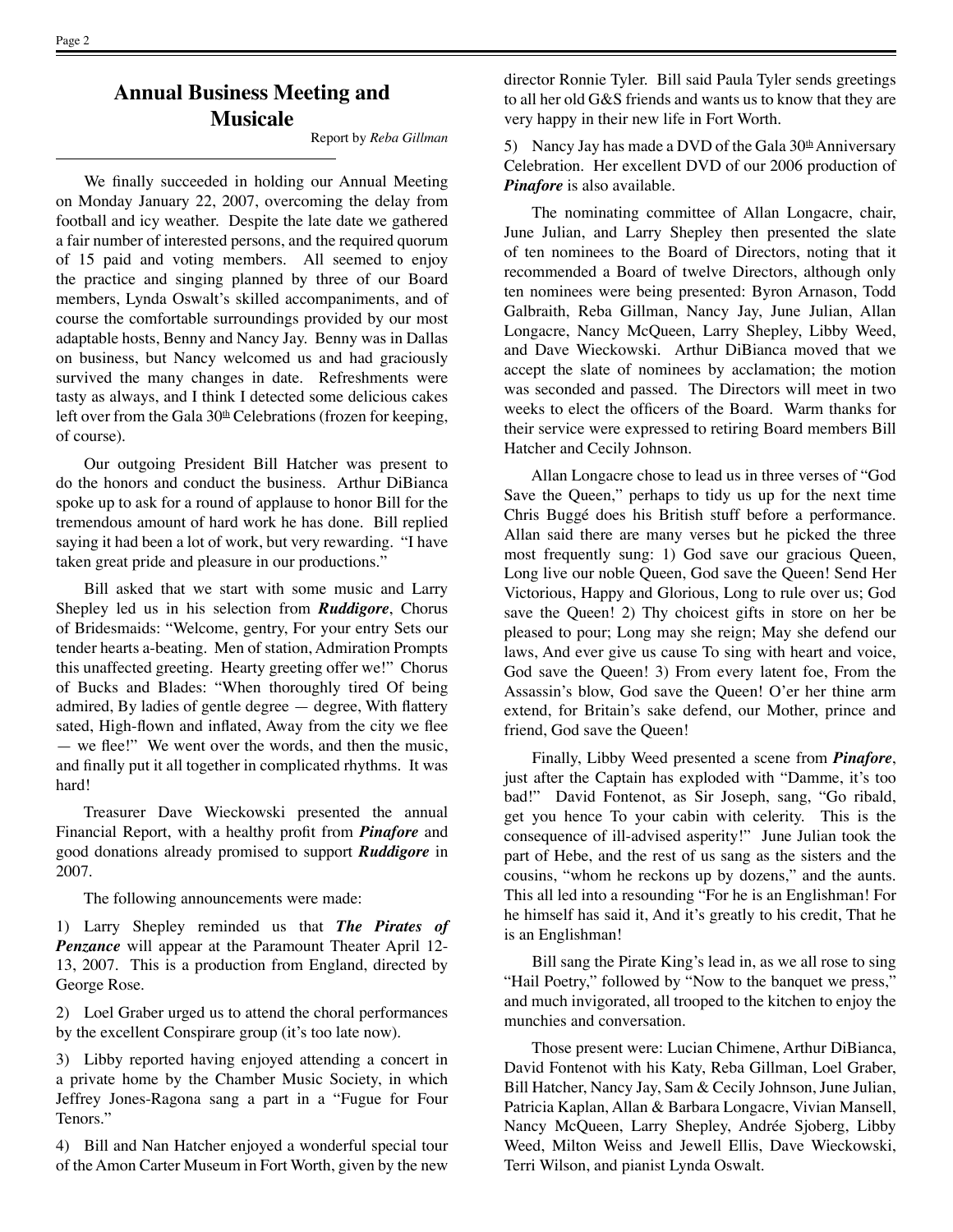

Your Board of Directors for 2007: Nancy Jay, Larry Shepley, Reba Gillman (Newsletter Editor), Allan Longacre (Executive VP), Nancy McQueen (Secretary), Dave Wieckowski (Treasurer), June Julian (President, and Libby Weed. Not pictured are Byron Arnason and Todd Galbraith. Photo by Cecily Johnson

#### **Member of the Month**

All dues-paying members are eligible to be our "Member of the Month". The Member of the Month (who is randomly selected) is entitled to receive a CD of our 2005 *Mikado*. The Member of the Month for this month is:

## **Edward O. Kluth**

Congratulations! Please call our office (472-4772) to let us know where we should send your CD.

## **Relive** *H.M.S. Pinafore***!**

Nancy Jay's excellent DVD's and CD's of our 2006 production of *H.M.S. Pinafore* are available at \$20 and \$15 respectively. Please call our office 472-4772 or visit our website www.gilbertsullivan.org to order your copies.

**An outstanding Gift for any occasion!**

Another departure from our board is the very talented and highly artistic Cecily Johnson. Cecily is taking a "leave of absence" to pursue her degree in photography. As some of you may know, Cecily is not only a talented photographer – she also has a knack for graphic design which you may have noticed with our recently revamped website (please see www.gilbertsullivan.org). Like Bill, she will remain "in the picture" as our Webmaster, and continues to be involved in other G&S activities.

Nevertheless – Bill, Cecily – we will miss you both!

With Bill and Cecily in retirement, we have two spaces to fill on our Board. If you are interested in being "A Woman or Man of All Work," please drop us a line or visit with us at our next musicale. *Don't let the titles on page 1 fool you – we are all Women and Men of All Work!* On this note, I would like to recognize our "new" returning Board members for their dedication to continuing the tradition of Gilbert & Sullivan. Part of the magic that you see on stage each summer is due to the devotion and desire of each Board member to create something special that will touch many generations going forward. Thank you to Allan, Nancy M., Dave, Byron, Todd, Reba, Nancy J., Larry, and Libby – you have all been such positive influences, and it is a pleasure and privilege to serve on the Board with you.

Last but not least, thanks to our many volunteers who willingly take on tasks that are so important to the continuation of our mission. We couldn't do it without you and we are wholeheartedly appreciative of your time and energy.

With that, I am looking forward to  $2007$  – the auditions for *Ruddigore* in March, followed by a musicale hosted by none other than the illustrious Rafe MacPhail, the outreach programs in the schools and in the community, and the highlight of the year – *Ruddigore*! We are planning other events throughout the rest of the year so keep your eyes and ears open for their announcements. To new beginnings, yes, forward on we go!

Sincerely yours, *June Julian*

# Membership Form

We encourage you to join our Society. If you are a member, please check your membership renewal date on the top of the mailing label. If expired or near expiration, your membership needs to be updated! To correct your address, renew your membership, or become a member, complete this form, and mail it to us with your check, payable to "**GSSA**":

| The Gilbert & Sullivan Society of Austin<br>P.O. Box 684542                                                                                                                                                                                                                                                      | <b>Austin, Texas 78768–4542</b> Phone: 472-4772 (472-GSSA)                                                                                          | Name & Address:                                                                                                                                                                                                                                                                                                          |
|------------------------------------------------------------------------------------------------------------------------------------------------------------------------------------------------------------------------------------------------------------------------------------------------------------------|-----------------------------------------------------------------------------------------------------------------------------------------------------|--------------------------------------------------------------------------------------------------------------------------------------------------------------------------------------------------------------------------------------------------------------------------------------------------------------------------|
| Please check a membership category.<br><b>Individual</b> $(\$20-\$29)$<br>Family/Group (\$30-\$49)<br><b>Patron</b> (\$50–\$99)<br><b>Grand Duke or Duchess (\$100-\$249)</b><br><b>Major General (\$250-\$499)</b><br>Pooh-Bah (\$500-\$999)<br><b>Pirate King (\$1000-\$2499)</b><br>Savoyard $(\$2500 \& up)$ | We are proud to list our mem-<br>bers in our programs, but if you<br>would prefer NOT to be listed<br>in our programs, please check<br>here: $\Box$ | E-mail address: the contract of the contract of the contract of the contract of the contract of the contract of the contract of the contract of the contract of the contract of the contract of the contract of the contract o<br>Does your company match donations?<br>$\Box$ I'd like to volunteer. I'm interested in: |